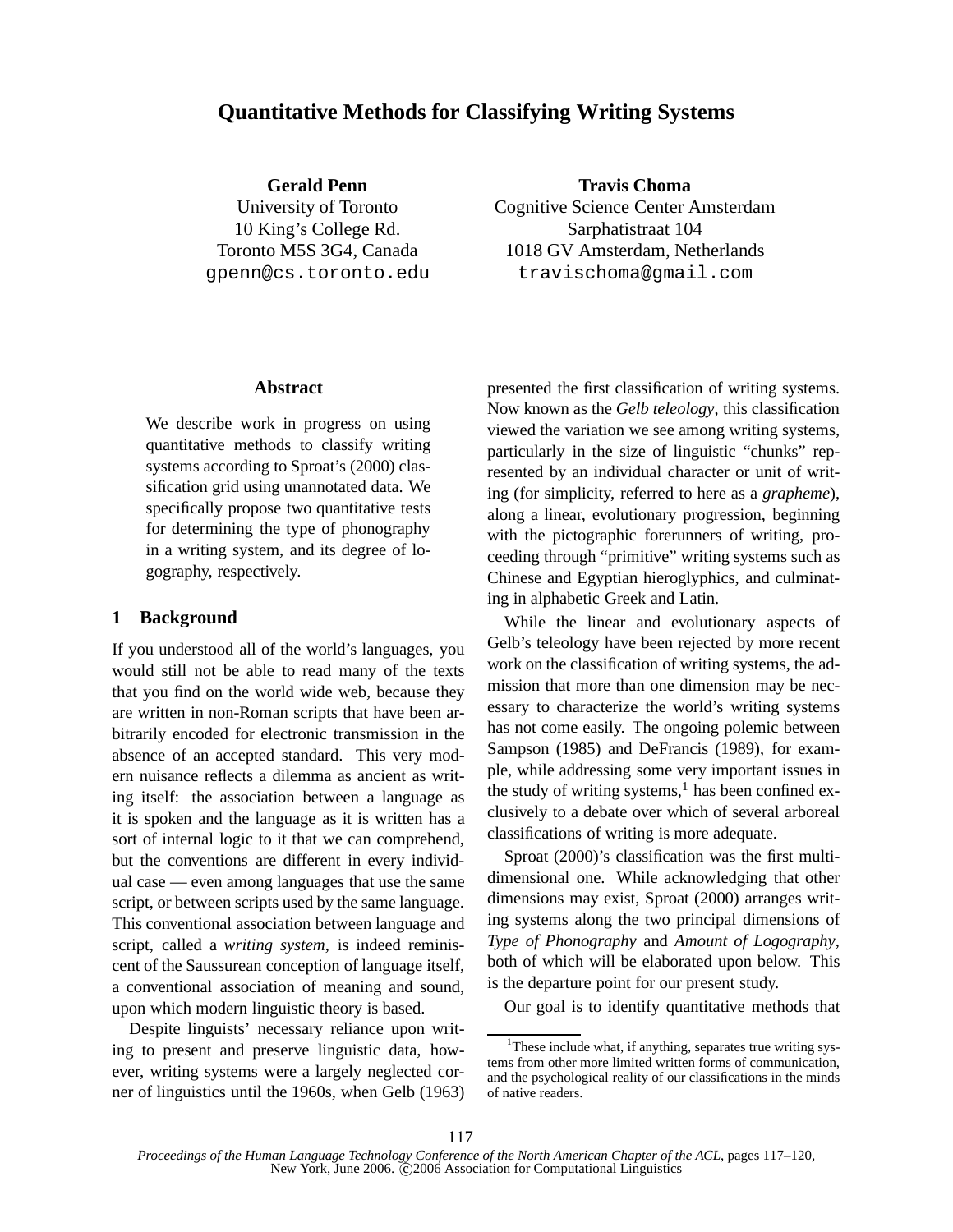

Figure 1: Sproat's writing system classification grid (Sproat, 2000, p. 142).

can assist in the classification of writing systems. On the one hand, these methods would serve to verify or refute proposals such as Sproat's (2000, p. 142) placement of several specific writing systems within his grid (Figure 1) and to properly place additional writing systems, but they could also be used, at least corroboratively, to argue for the existence of more appropriate or additional dimensions in such grids, through the demonstration of a pattern being consistently observed or violated by observed writing systems. The holy grail in this area would be a tool that could classify entirely unknown writing systems to assist in attempts at archaeological decipherment, but more realistic applications do exist, particularly in the realm of managing on-line document collections in heterogeneous scripts or writing systems.

No previous work exactly addresses this topic. None of the numerous descriptive accounts that catalogue the world's writing systems, culminating in Daniels and Bright's (1996) outstanding reference on the subject, count as quantitative. The one computational approach that at least claims to consider archaeological decipherment (Knight and Yamada, 1999), curiously enough, assumes an alphabetic and purely phonographic mapping of graphemes at the outset, and applies an EM-style algorithm to what is probably better described as an interesting variation on learning the "letter-to-sound" mappings that one normally finds in text analysis for text-to-speech synthesizers. The cryptographic work in the great wars of the early 20th century applied statistical reasoning to military communications, although this too is very different in character from deciphering a naturally developed writing system.

### **2 Type of Phonography**

Type of phonography, as it is expressed in Sproat's

grid, is not a continuous dimension but a discrete choice by graphemes among several different phonographic encodings. These characterize not only the size of the phonological "chunks" encoded by a single grapheme (progressing left-toright in Figure 1 roughly from small to large), but also whether vowels are explicitly encoded (poly/consonantal vs. the rest), and, in the case of vocalic syllabaries, whether codas as well as onsets are encoded (core syllabic vs. syllabic). While we cannot yet discriminate between all of these phonographic aspects (arguably, they are different dimensions in that a writing system may select a value from each one independently), size itself can be reliably estimated from the number of graphemes in the underlying script, or from this number in combination with the tails of grapheme distributions in representative documents. Figure 2, for example, graphs the frequencies of the grapheme types witnessed among the first 500 grapheme tokens of one document sampled from an on-line newspaper website in each of 8 different writing systems plus an Egyptian hieroglyphic document from an on-line repository. From left to right, we see the alphabetic and consonantal (small chunks) scripts, followed by the polyconsonantal Egyptian hieroglyphics, followed by core syllabic Japanese, and then syllabic Chinese. Korean was classified near Japanese because its Unicode representation atomically encodes the multisegment syllabic complexes that characterize most Hangul writing. A segmental encoding would appear closer to English.

#### **3 Amount of Logography**

Amount of logography is rather more difficult. Roughly, logography is the capacity of a writing system to associate the symbols of a script directly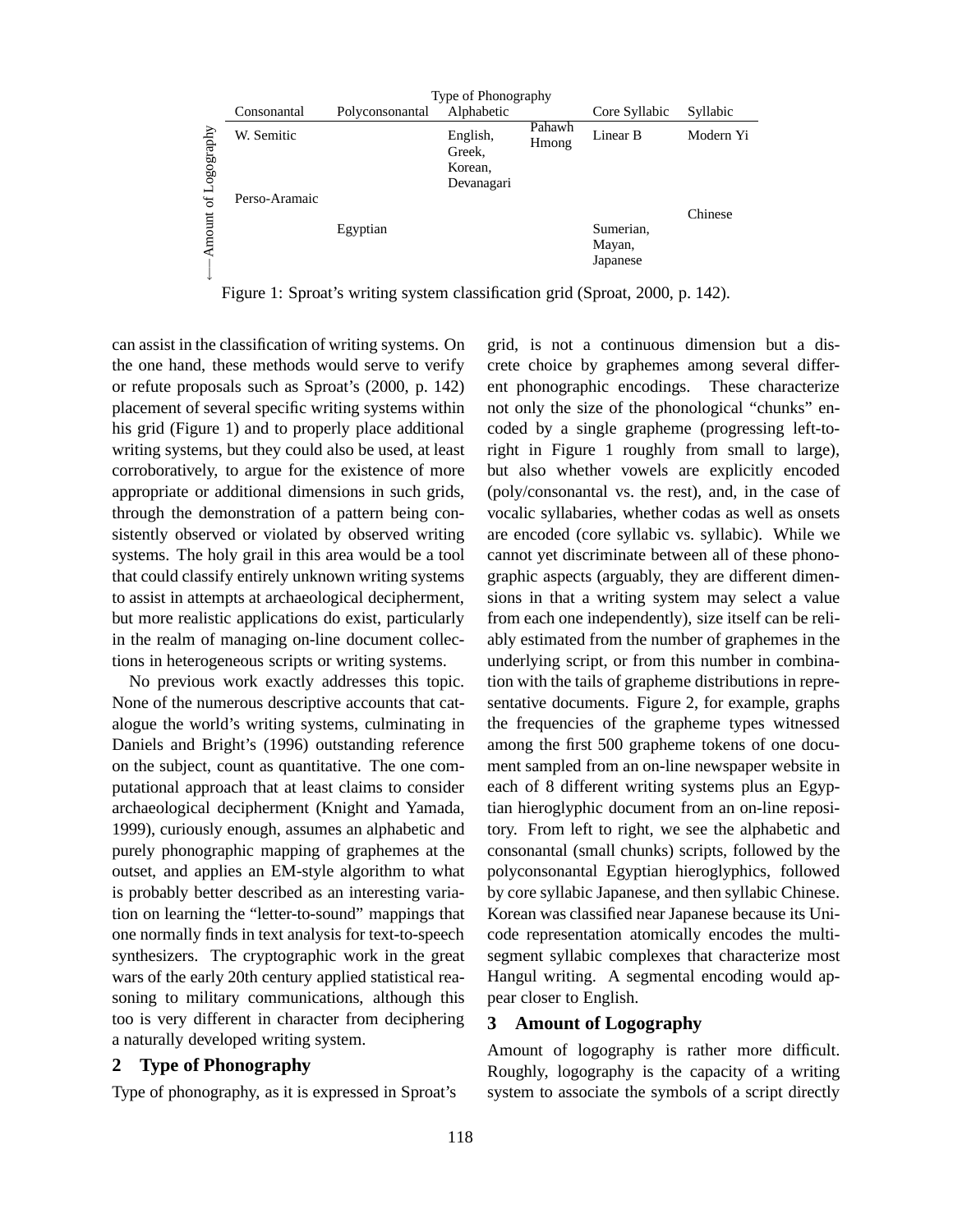with the meanings of specific words rather than indirectly through their pronunciations. No one to our knowledge has proposed any justification for whether logography should be viewed continuously or discretely. Sproat (2000) believes that it is continuous, but acknowledges that this belief is more impressionistic than factual. In addition, it appears, according to Sproat's (2000) discussion that amount or degree of logography, whatever it is, says something about the relative frequency with which graphemic tokens are used semantically, rather than about the properties of individual graphemes in isolation. English, for example, has a very low degree of logography, but it does have logographic graphemes and graphemes that can be used in a logographic aspect. These include numerals (with or without phonographic complements as in " $3^{rd}$ ," which distinguishes "3" as "three" from "3" as "third"), dollar signs, and arguably some common abbreviations as "etc." By contrast, type of phonography predicts a property that holds of every individual grapheme — with few exceptions (such as symbols for wordinitial vowels in CV syllabaries), graphemes in the same writing system are marching to the same drum in their phonographic dimension.

Another reason that amount of logography is difficult to measure is that it is not entirely independent of the type of phonography. As the size of the phonological units encoded by graphemes increases, at some point a threshold is crossed wherein the unit is about the size of a word or another meaningbearing unit, such as a bound morpheme. When this happens, the distinction between phonographic and logographic uses of such graphemes becomes a far more intensional one than in alphabetic writing systems such as English, where the boundary is quite clear. Egyptian hieroglyphics are well known for their use of *rebus signs*, for example, in which highly pictographic graphemes are used not for the concepts denoted by the pictures, but for concepts with words pronounced like the word for the depicted concept. There are very few writing systems indeed where the size of the phonological unit is word-sized and yet the writing system is still mostly phonographic;<sup>2</sup> it could be argued that the distinc-

 $2^2$ Modern Yi (Figure 1) is one such example, although the history of Modern Yi is more akin to that of a planned language than a naturally evolved semiotic system.

tion simply does not exist (see Section 4).



Figure 2: Grapheme distributions in 9 writing systems. The symbols are ordered by inverse frequency to separate the heads of the distributions better. The left-to-right order of the heads is as shown in the key.

Nevertheless, one can distinguish *pervasive* semantical use from *pervasive* phonographic use. We do not have access to electronically encoded Modern Yi text, so to demonstrate the principle, we will use English text re-encoded so that each "grapheme" in the new encoding represents three consecutive graphemes (breaking at word boundaries) in the underlying natural text. We call this *trigraph English*, and it has no (intensional) logography. The principle is that, if graphemes are pervasively used in their semantical respect, then they will "clump" semantically just like words do. To measure this clumping, we use *sample correlation coefficients*. Given two random variables,  $X$  and  $Y$ , their correlation is given by their covariance, normalized by their sample standard deviations:

$$
corr(X, Y) = \frac{cov(X, Y)}{s(X) \cdot s(Y)}
$$
  
\n
$$
cov(X, Y) = \frac{1}{n-1} \sum_{0 \le i, j \le n} (x_i - \mu_i)(y_j - \mu_j)
$$
  
\n
$$
s(X) = \sqrt{\frac{1}{n-1} \sum_{0 \le i \le n} (x_i - \mu)^2}
$$

For our purposes, each grapheme type is treated as a variable, and each document represents an observation. Each cell of the matrix of correlation coefficients then tells us the strength of the correlation between two grapheme types. For trigraph English, part of the correlation matrix is shown in Figure 3. Part of the correlation matrix for Mandarin